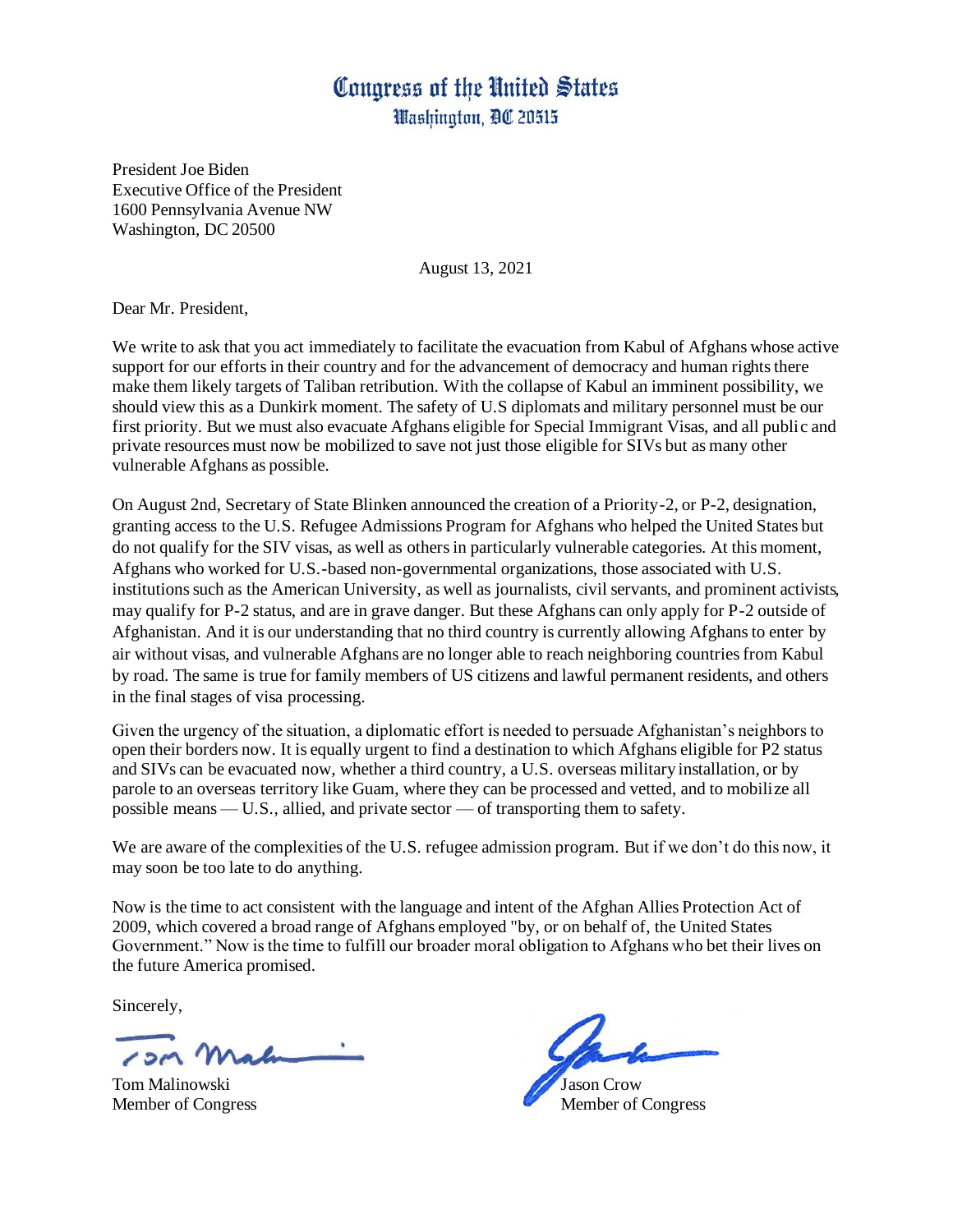ugory Winterton

Chair Gregory W. Meeks Chair Adam Schiff Member of Congress Member of Congress

Elissa Slotkin Dean Phillips

 $M_{\text{ref}}$ 

Neal P. Dunn, M.D. Ro Khanna Member of Congress Member of Congress

/s/

amé (K

Jamie Raskin David E. Price

 $Kathy$  Manning  $\qquad \qquad$   $\qquad \qquad$  Ken Buck

Peter Meijer Stephanie Murphy Member of Congress Member of Congress

Member of Congress Member of Congress

 $\begin{array}{c} \diagup \\ 0 \end{array}$ 

in R. Kenting

Adam Kinzinger William R. Keating Member of Congress Member of Congress

1 Price

Member of Congress Member of Congress

 $BulC$ 

Member of Congress Member of Congress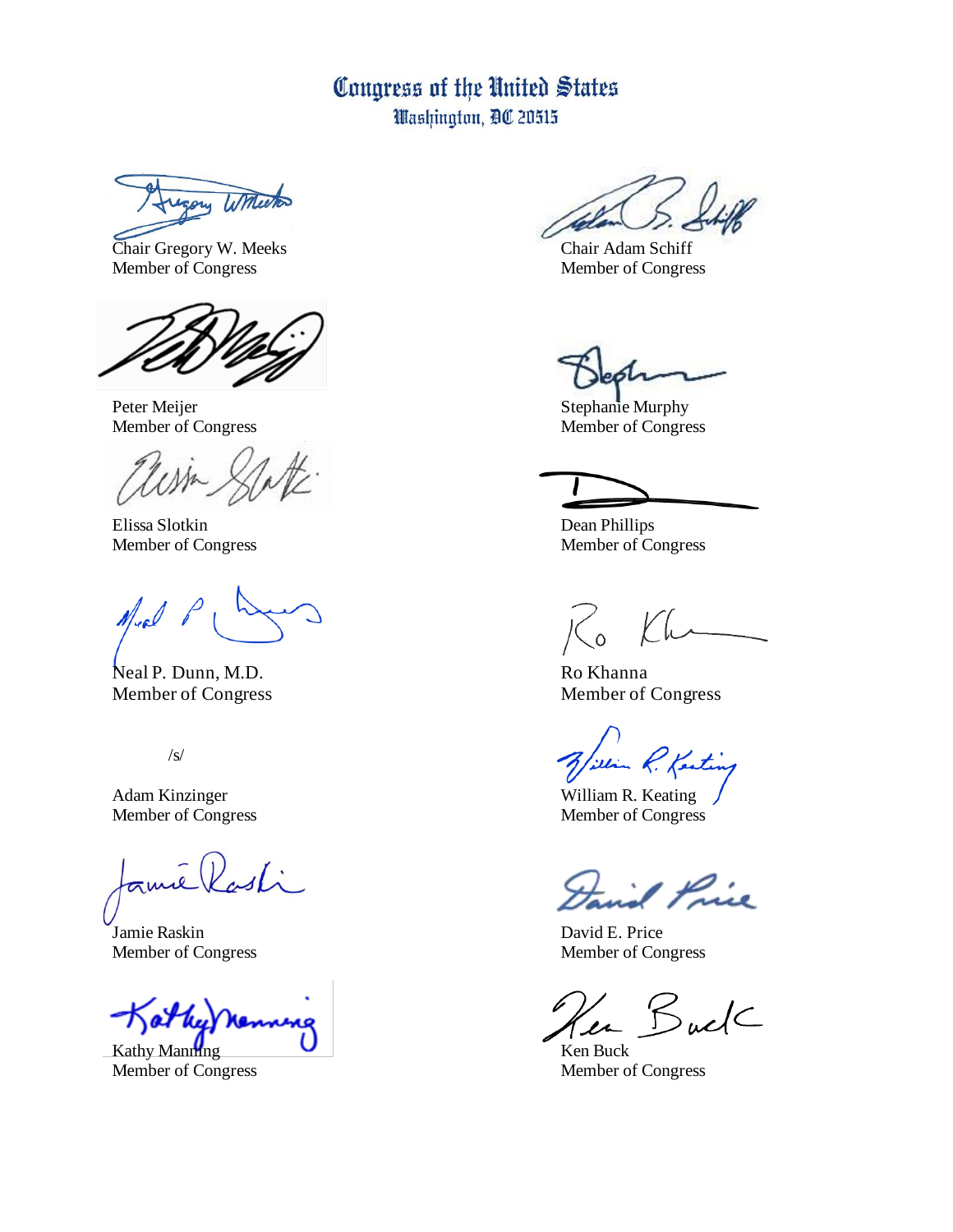Will

Filemon Vela Peter Welch Member of Congress Member of Congress

Stenlif C. Commot

Gerald E. Connolly Pramila Jayapal<br>
Member of Congress Pramila Jayapal<br>
Member of Congress

Andy Levin  $\vee$  Susan Wild

Taure J 15A

Don Bacon Abigail Spanberger Member of Congress Member of Congress

Scott H. Peters Sara Jacobs Member of Congress Member of Congress

Anthony G. Brown Seth Moulton

Crumbe

Member of Congress

Mariannette C. Miller, Macker

Mike Waltz Mariannette Miller-Meeks, M.D. Member of Congress Member of Congress

Member of Congress Member of Congress

Stripul AD Jennberge

Member of Congress Member of Congress